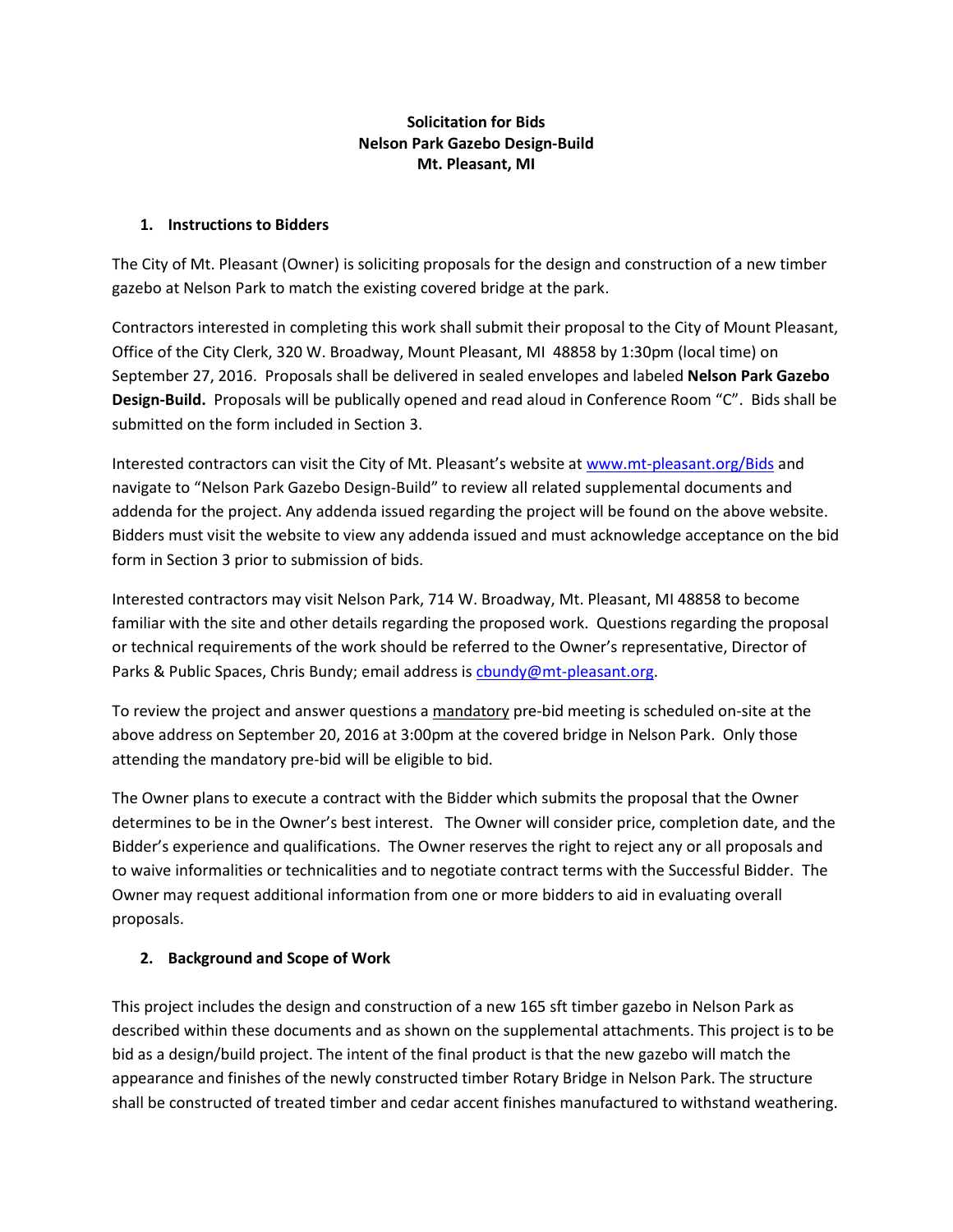All construction shall meet or exceed standard building codes including snow/wind loads, and meet all barrier free requirements when completed. The gazebo shall have a cathedral style truss design roof supporting a matching decorative cupula. Six columns designed to match existing bridge style with suitable diameter concrete pier footings. The flooring of the gazebo shall be minimum 4" thick concrete constructed at grade with minimum 4" thick sand subbase. Three of the six sides (min. of 8' long each) of the gazebo shall have a railing, while the other three sides shall be left open (future pathway side). The railing for the three sides shall be constructed of timber with decorative coated steel inserts. The contractor's bid to complete this work shall be all inclusive for a "turn-key" installation. The city's not-toexceed budget for this work is \$70,000. The project shall be completed and ready for use no later than December 2, 2016. Owner will finish paint wood accents to match bridge at a later date.

#### **3. Bid**

The undersigned Bidder proposes and agrees, if this bid is accepted by the Owner, to enter into an agreement to perform all work as described or specified.

The Bidder has examined and carefully studied the proposed work. The Bidder acknowledges the following Addenda as listed on the city's website [www.mt-pleasant.org/Bids](http://www.mt-pleasant.org/Bids) for this project.

| Addendum No. | Addendum Date |
|--------------|---------------|
|              |               |
|              |               |
|              |               |

The Bidder has notified the Owner's representative of any conflicts, discrepancies, and ambiguities discovered and is satisfied with the written resolution thereof.

# **Bid:**

| The Bidder agrees to complete the design-build work including in accordance with the Contract   |  |  |
|-------------------------------------------------------------------------------------------------|--|--|
| Documents for the following lump sum price: ________________________________. The Bidder agrees |  |  |
|                                                                                                 |  |  |
| This Bid is submitted by:                                                                       |  |  |
|                                                                                                 |  |  |
|                                                                                                 |  |  |
|                                                                                                 |  |  |
|                                                                                                 |  |  |
|                                                                                                 |  |  |
|                                                                                                 |  |  |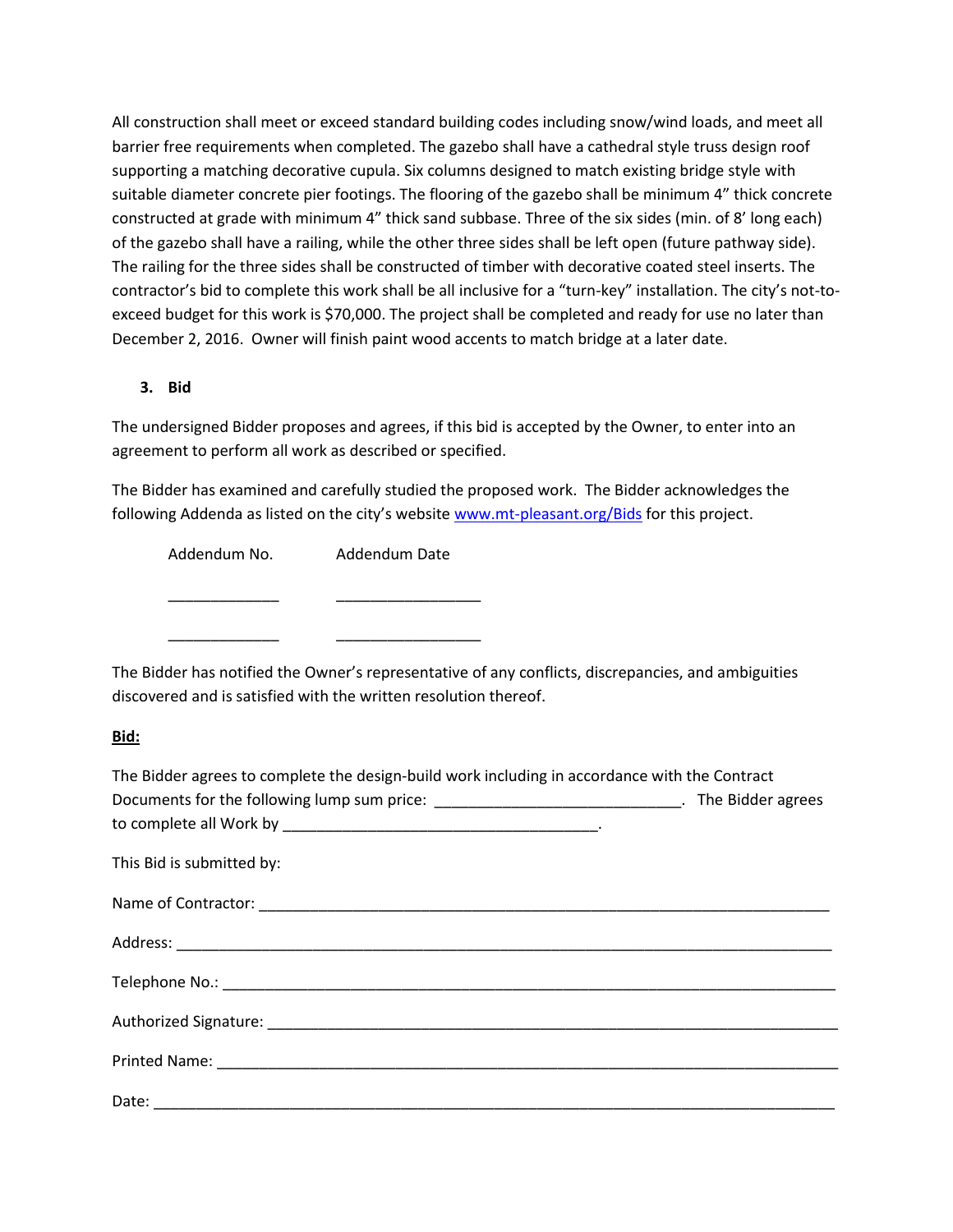#### **4. General Conditions**

#### A. Working Hours

The Contractor's work at the project site is limited to the regular working hours of 7:00 A.M. to 7:00 P.M. Monday thru Saturday

B. Means and Methods

The Contractor is responsible for establishing the means and methods of completing the required work.

C. Bonds

The Contractor shall provide a payment bond and a performance bond, each equal to the total contract amount.

D. Insurance

The Contractor shall maintain the following insurance, at a minimum, through the life of the contract:

| Worker's Compensation:                      | Statutory   |
|---------------------------------------------|-------------|
| Worker's Compensation-Employer's Liability: |             |
| Accident:                                   | \$100,000   |
| Disease:                                    | \$100,000   |
| Aggregate Disease:                          | \$500,000   |
| <b>General Liability</b>                    |             |
| Bodily Injury - Each Occurrence:            | \$500,000   |
| Bodily Injury - Aggregate Limit:            | \$500,000   |
| Property Damage - Each Occurrence:          | \$250,000   |
| Property Damage - Aggregate Limit:          | \$500,000   |
| 0R                                          |             |
| Combined Single Limit:                      | \$1,000,000 |
| Aggregate Limit:                            | \$1,000,000 |
| Comprehensive Automobile Liability          |             |
| No Fault:                                   | Statutory   |
| Bodily Injury - Each Occurrence:            | \$500,000   |
| Property Damage - Each Occurrence:          | \$250,000   |
| 0R                                          |             |
| Combine Single Limit:                       | \$1,000,000 |
| Umbrella or Excess Liability:               | \$1,000,000 |

The City of Mount Pleasant shall be named as additional insureds on the Contractor's insurance certificates.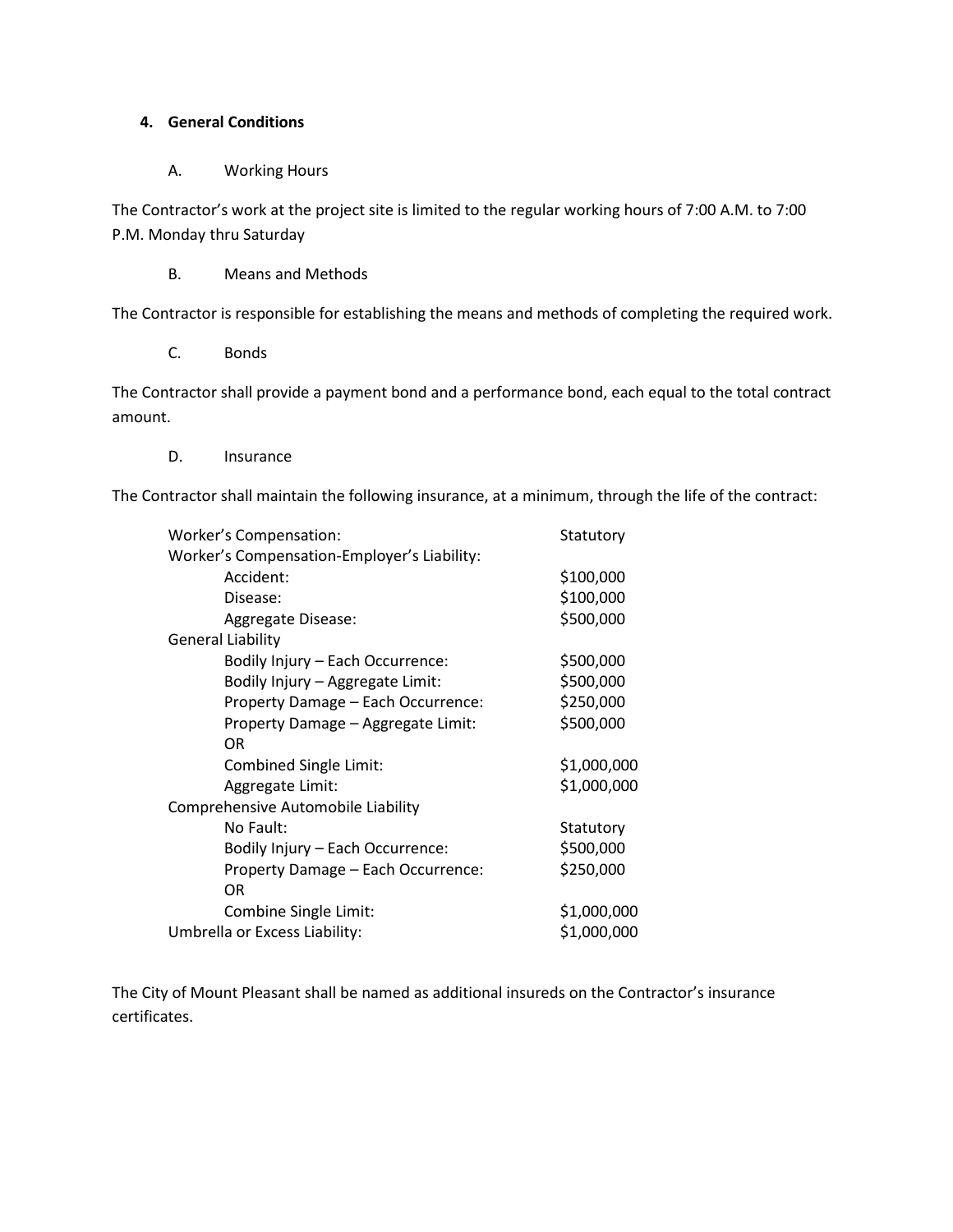E. Safety

The Contractor is responsible for initiating, maintaining, and supervising all safety precautions to prevent damage, injury, or loss to persons who may be affected by the work, the work and materials incorporated into the work, and other property at the work site.

F. Payments to the Contractor

Payment maybe made periodically through the life of the contract, but not more frequent than monthly intervals. Prior to executing a contract, the Contractor shall provide the Owner a schedule of values, which after acceptance by the Owner, will be used as the basis for making progress payments. If payment is requested for materials not installed at the work site, the Contractor shall provide suitable documentation assuring the owner's interest and protection.

Beginning with the second application for payment, each Application for Payment shall include an affidavit stating that all previous progress payments received have been applied on account to discharge Contractor's legitimate obligations associated with prior Applications for Payment.

Retainage will be held from periodic payments as follows:

- Ten percent of the payment amount will be held by the Owner.
- When 50% of the contract amount is earned by the Contractor, no additional retainage will be held provided that the Contractor's work is on schedule and being completed in accordance with the contract requirements.
- Retainage being held will be paid to the contractor at final completion. At substantial completion, a portion of the retainage may be paid to the contractor; however, sufficient retainage will be held by the Owner to assure completion. The Owner will determine the amounts to be held for retainage.
- Retainage held by the Owner will earn interest at an annual rate of 2%. Interest earned on the contractor's retainage will be paid to the Contractor at the time of Final Payment.

Payments will be made by the Owner within 30 days of recommendation by the Owner.

G. Final Payment

After the Owner has determined that the work is completed and ready for final payment, the Contractor shall provide the following:

- Consent of Surety, if any, for final payment
- A list of all claims against the Owner that the Contractor believes are unsettled
- Complete and legally effective releases or waivers (satisfactory to the Owner) of all lien rights arising out of or liens filed in connection with the work or copies of receipts or releases in full and an affidavit that the releases and receipts include all labor, services, materials, and equipment and all payrolls, material and equipment bills, and other indebtedness connected with the Work have been paid or otherwise satisfied.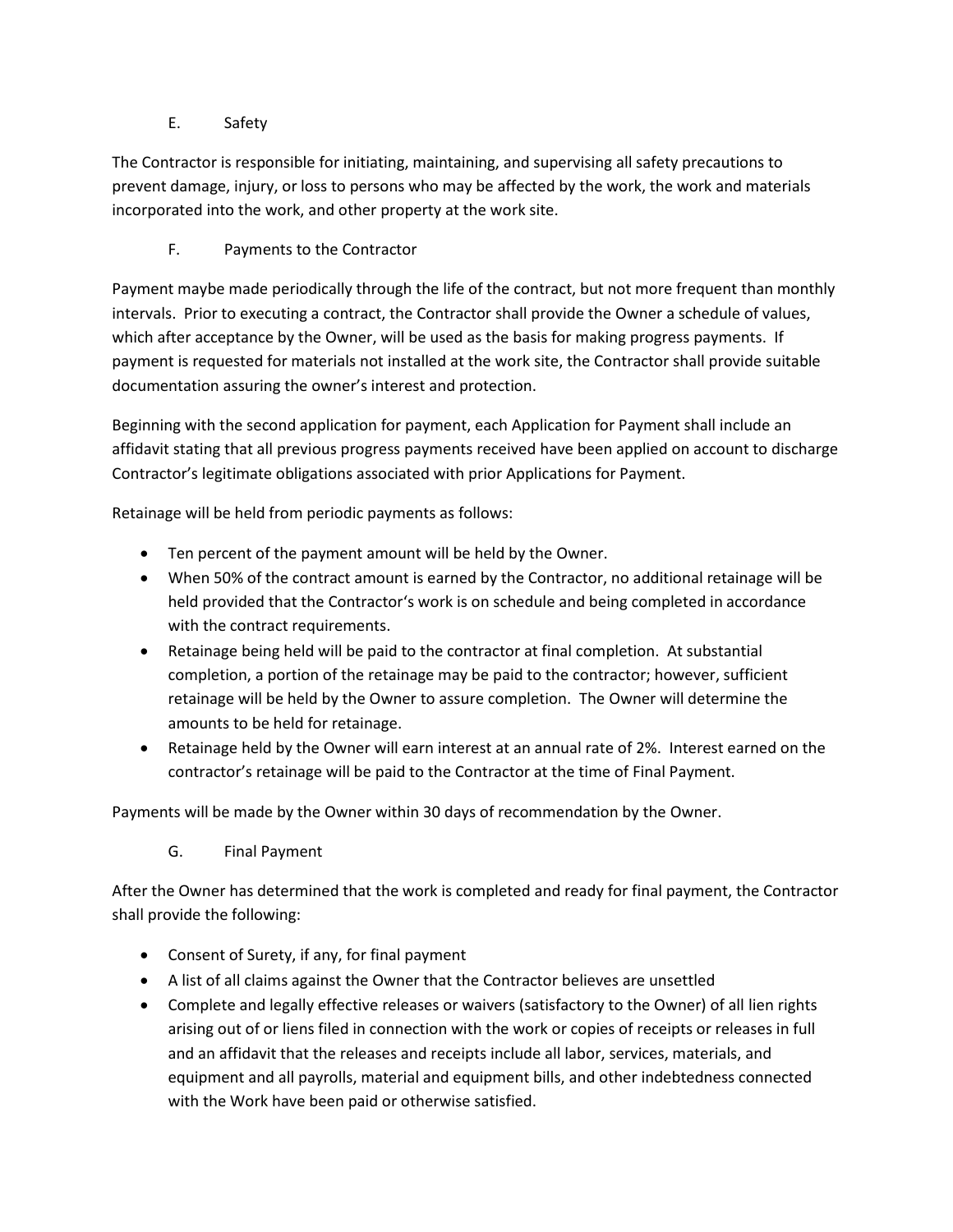# H. Termination

The Owner may terminate the contract in the event of any of the following:

- Contractor's failure to satisfactorily perform the work in accordance with the requirements
- Contractor's disregard for Laws or Regulations
- Contractor's disregard for the authority of the Owner

In the event the Owner terminates the contract, the Owner may complete the work as the Owner deems expedient. The Owner may incorporate all materials and equipment stored at the site or which the Owner has paid for but is stored elsewhere.

In the event of termination, the Contractor shall not be entitled to additional payments until the Work is completed. If the unpaid balance of the Contract Price exceeds any claims, costs, losses, and damages sustained by the Owner arising out of or relating to completing the work, the excess will be paid to the Contractor. If the total of any claims, costs, losses, and damages sustained by the Owner arising out of or relating to completing the work exceed the unpaid balance of the Contract Price, the Contractor shall pay the difference to the Owner.

I. Dispute Resolution

In the event of a dispute, the Owner and Contractor will attempt to resolve the dispute by non-binding mediation, prior to pursuing other legal remedies.

J. Governing Laws

This agreement and the work are governed by the laws of the State of Michigan